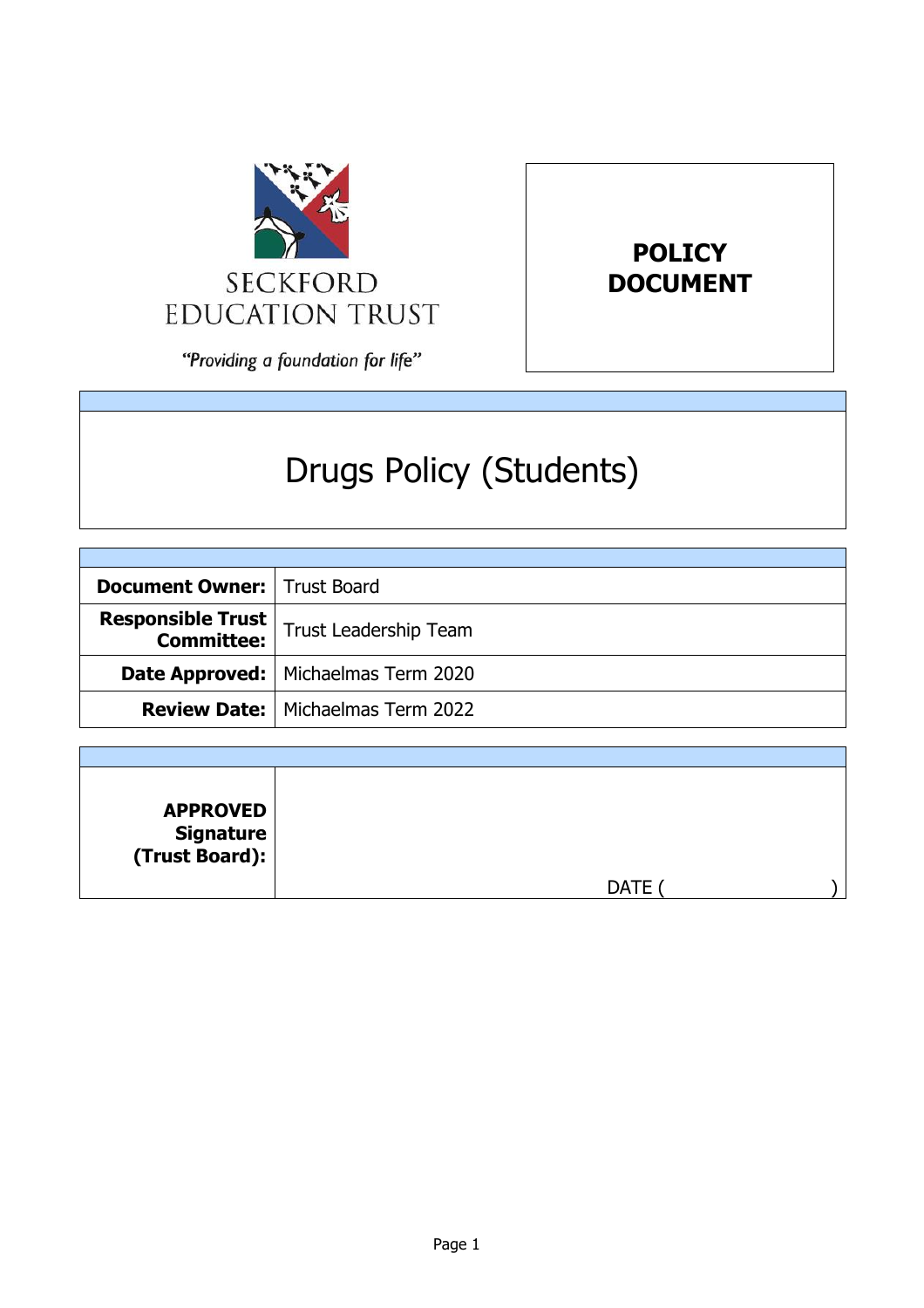## 1. Other relevant policies and documents

- Behaviour Policy
- Confidentiality Policy
- Curriculum Policy
- First Aid Policy
- Health and Safety Policy
- Health and Safety Procedures Manual
- Learning and Teaching Policy
- Safeguarding Policy
- Smoking Policy
- SMSC Policy
- "DfE and ACPO drug advice for schools: Advice for local authorities, Head of Schools, school staff and governing bodies: (DfE, September 2012)

## 2. Explanation of terms used in the policy

'Trust' = Seckford Education Trust School

## 3. Policy statement

This document outlines the Drugs Policy for students (including drugs education and drugs incidents) for the Schools within the Trust. This policy covers the Trust and all its schools and settings as such there is no need for each school to have its own policy.

The Trust seeks by education and deterrence to prevent misuse of drugs by its students.

All non-medical drugs on school premises are unacceptable. The Trust and its schools are no smoking sites and smoking is not allowed at any time. The Trust adopts a zero tolerance response to incidents of smoking, consumption and / or possession of alcohol and drugs.

The Trust believes that drug education should give students knowledge, skills and attitudes to appreciate the benefits of a healthy life-style and to relate these to their own actions, both now and in the future.

All staff have a responsibility for drug education and must be fully aware of this policy and its implications for themselves and for others in the community.

## 4. Complaints

Any complaints about this policy from outside the Trust should be made in accordance with the Trust's Complaints Policy. Any other complaints should be brought to the attention of the Head of School of the relevant School in the first instance. Serious issues could be raised through the Trust's Whistleblowing Policy.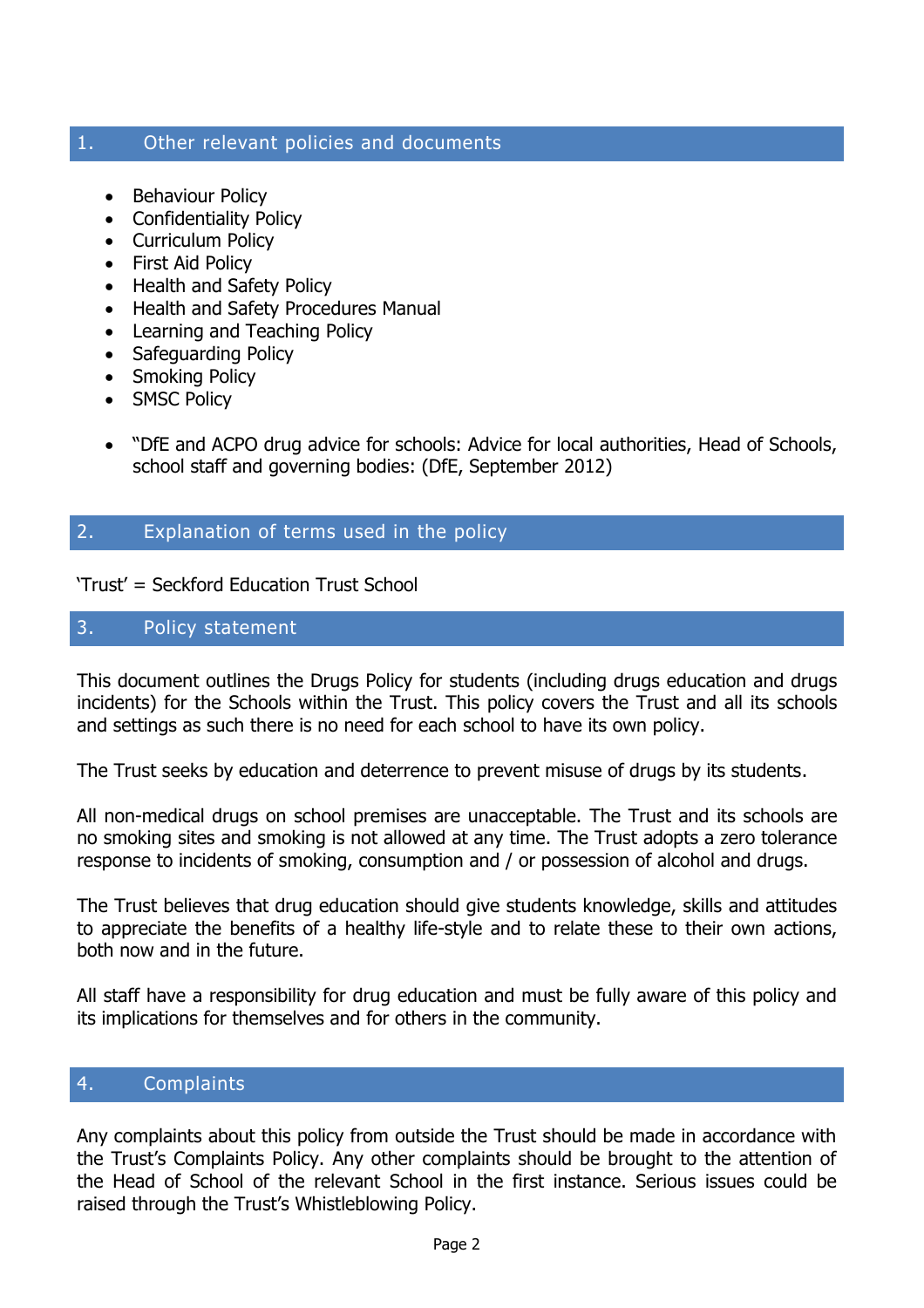## 5. Compliance and performance monitoring

The Trust Board will review this policy every two years and ensure that practice across all schools is in line with this policy. Any review will take into account the most up-to-date legislation and guidance.

The Trust has identified a range of Assurance Methodologies as tools by which compliance with polices can be tested. Those most relevant to this policy include:

Internal Audit

# 6. Objectives

The objectives of the policy are to:

- Clarify the legal requirements and responsibilities of the Trust and its Schools;
- Reinforce and safeguard the health and safety of students and others who use the school sites;
- Clarify the Trust's approach to drugs for staff, students, Trustees / governors, parents / carers and the wider community;
- Give guidance on developing, implementing and monitoring the drug education programme;
- Enable staff to manage drugs on school premises, and any incidents that occur, with confidence and consistency, and in the best interests of those involved;
- Ensure that the response to incidents involving drugs complements the overall approach to drug education and values and ethos of the Trust and its Schools;
- Provide a basis for evaluating the effectiveness of the Trust's drug education programme and management of incidents involving illegal and other authorised drugs;
- Reinforce the role of the Trust and its Schools in contributing to local and national strategies.

# 7. Defining 'drugs'

The Trust defines the term 'drug' as 'a substance people take to change the way they feel, think or behave' and this therefore includes:

- solvents;
- over-the-counter medicines;
- prescribed medicines;
- illicit substances;
- all illegal drugs (controlled by the Misuse of Drugs Act 1971);
- alcohol:
- tobacco;
- volatile substances;
- khat;
- amyl nitrates (known as poppers);
- All "legal highs", called new psychoactive substances (NPS)  $*$ .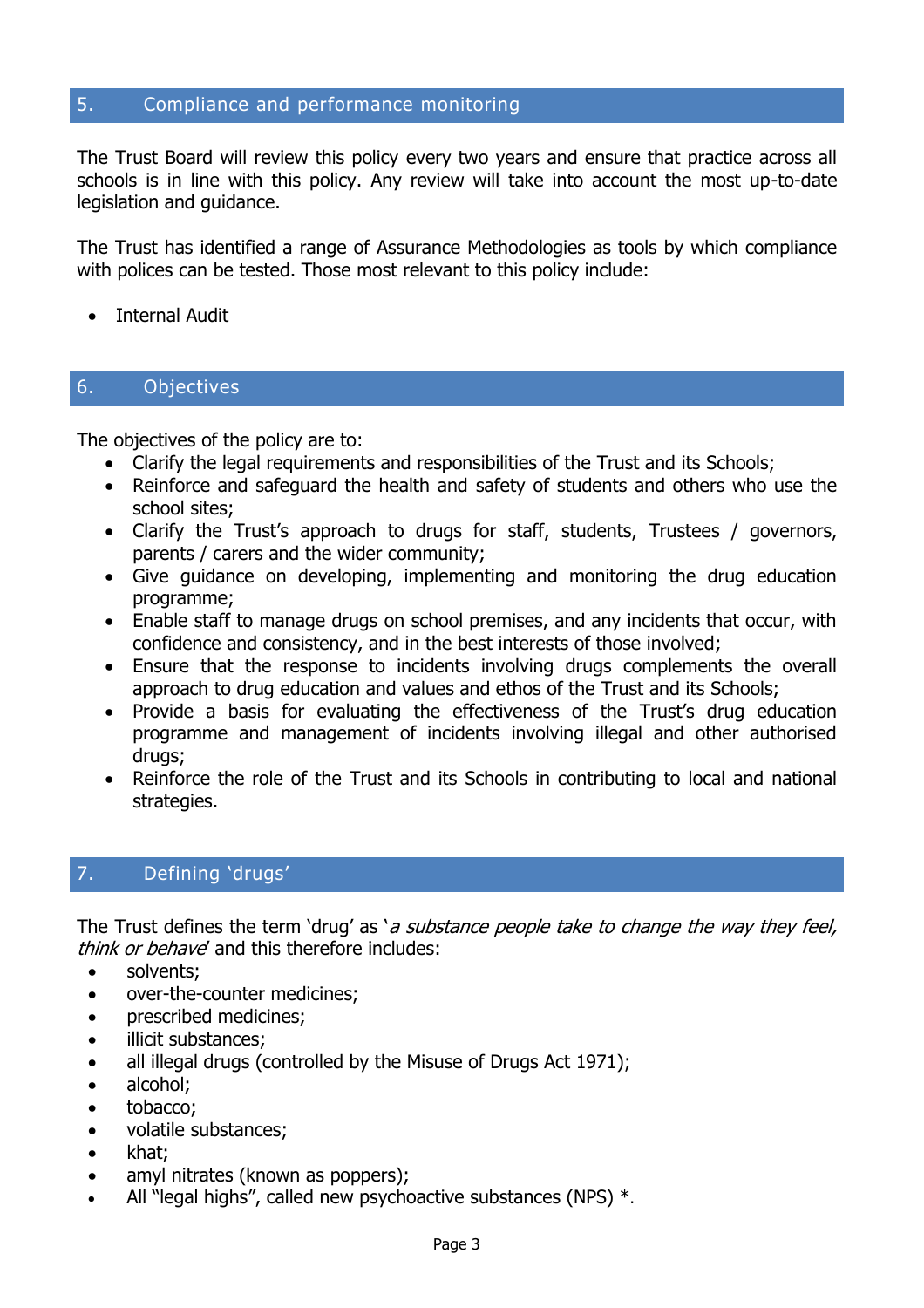\* NPS are designed to mimic the effect of illegal drugs but are structurally different enough to avoid being classified as illegal substances under the Misuse of Drugs Act. Despite being labelled as legal these substances are not always safe to use and often contain controlled drugs making them illegal to possess. New psychoactive substances should be included in the school drug policy as unauthorised substances and treated as such. If there is uncertainty about what the substance is, it should be treated as a controlled drug.

This definition applies throughout the whole policy.

Fundamental to the values of the Trust is the principle of sharing the responsibility for the education with parents / carers. We strive for effective communication and cooperation.

All non-medical drugs on school premises are unacceptable. The Trust and its Schools are no smoking sites and smoking is not allowed at any time. The Trust adopts a zero tolerance response to incidents of smoking, consumption and / or possession of alcohol and drugs. Students are not permitted to smoke, or consume any substance as detailed in this policy, at any time during the school day, including the journey to and from school or on any school trips that include a residential element.

Whilst we acknowledge that the numbers of young people who use and misuse substances are rising, it is important to recognise that many young people are choosing not to do so.

#### 8. Drug Education

The Trust and its Schools believe that the purpose of drug education should be to give students knowledge, skills and attitudes to appreciate the benefits of a healthy life-style and to relate these to their own actions, both now and in the future.

Through our drugs education, the Trust aims to:

- Enable young people to make healthy, informed choices through helping them to increase their knowledge, challenging and exploring attitudes and developing and practicing skills;
- Help young people to develop further a sense of self-worth and self-esteem;
- Increase understanding about the implications and possible consequences of drug use and misuse;
- Help young people to distinguish between difference substances, consider their use, misuse, benefit and harm;
- Listen to young people's thoughts, feelings and concerns and to ensure that drug education responds to their needs;
- Counter any inaccurate messages and myths which young people may receive about drugs with accurate information;
- Encourage an understanding for those experiencing, or likely to experience, drug use (including those dependent on medicinal drugs.);
- Widen understanding about related health, social and legal issues;
- Enable students to identify where help and support can be found;
- Promote healthy lifestyles.

We intend to achieve our aims through: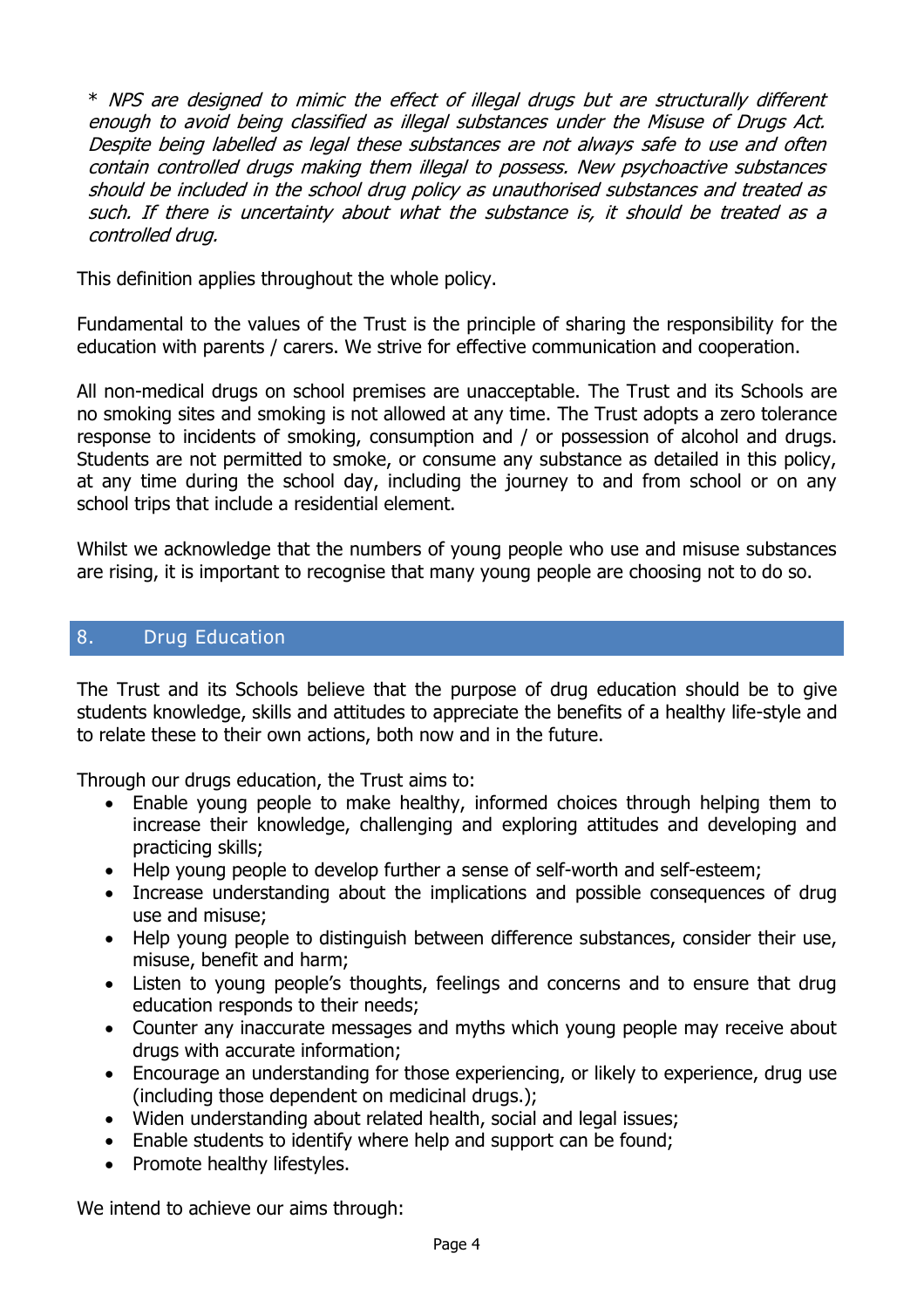- A co-ordinated, integrated and consistent approach to the curriculum and to possible drug related incidents;
- An appropriate teaching programme which responds to students' needs;
- Clearly defined learning outcomes for lessons and other inputs;
- Reinforcement of key messages at different ages and stages and in different situations;
- Content and teaching approaches, which match the needs and maturities of all students, including those with special educational needs and English as an additional language;
- Involvement of the whole community, including staff, Trustees / governors, parents / carers, students and visitors;
- Training and support for all staff in the planning and implementation of drug education and drug awareness, in order to help them to respond to drug related incidents;
- Regular revision of policy and practice;
- Recognising that adults are role models for students and committing ourselves to a smoke-free environment; not using alcohol on the premises (save for where used in Food Technology, in cooking in the kitchen and for adult-only social events); working in partnership with parents / carers and finding ways to avoid the need for over-thecounter drugs, such as finding a quiet room or corner for headache sufferers.

# 9. Planning drugs education

Opportunities for drug education will be clearly identified on long, medium and short term plans.

In planning drug education for students with SEND, our teachers consider a range of responses. For example:

- Additional support given by staff;
- Activities may be differentiated or adapted following feedback from the SENCO;
- Programme aspects may need to be emphasised or expanded;
- Revisiting knowledge and skills in different contexts;
- Using strategies to increase access to drug education, such as theatre projects, ICT, school visits and specialist equipment.

Drug Education opportunities include:

- Through planned elements of curriculum subjects, including Science and Religion and Ethics;
- PSHE sessions;
- Pastoral time;
- Assemblies:
- Through planned visits from school nurse, police officer or other appropriate people;
- Work with, and presentations from, external agencies such as 'Crucial Crew';
- Through informal curricular / extra curricular activities.

A wide range of teaching approaches is used and we particularly encourage active and accelerated learning methods, which involve children's full participation. Ground rules will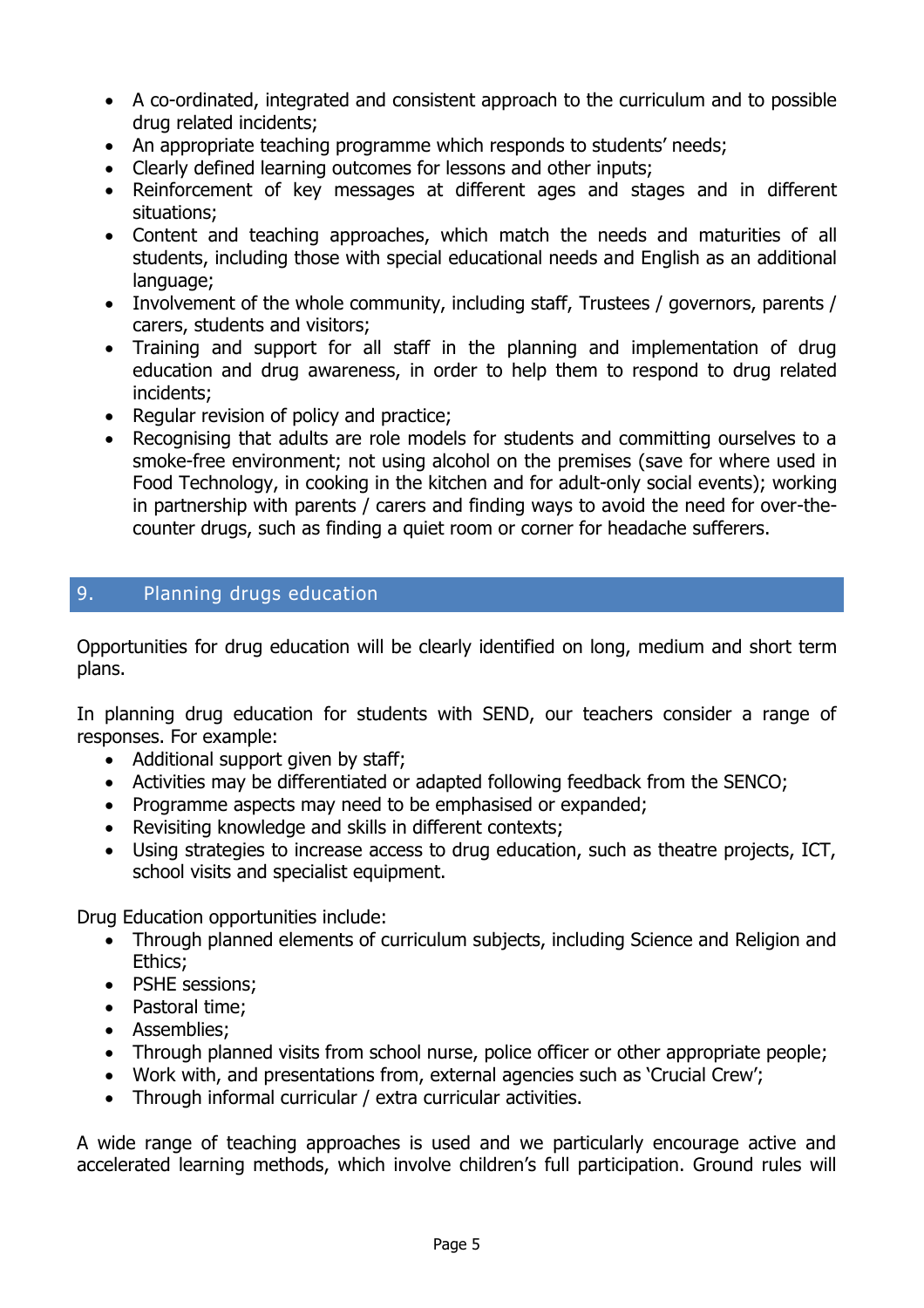be negotiated when appropriate and the sensitivity of the work will be recognised, safeguarding the interests of the students and all involved.

The Seckford Education Trust actively seeks to cooperate with other agencies such as Community Police, Social Care, LA and Health and Drug Agencies to deliver its commitment to Drugs Education and to deal with incidents of drug use and misuse. Visitors from outside agencies who support the Trust and its schools will be informed of the values held within this policy. A member of staff is always present when visiting speakers deliver a classroom talk and when they address assemblies.

Work will be regularly monitored and evaluated by all staff and students.

# 10. Confidentiality

Some students may choose to mention instances of drug use in class or to individual members of the school community. All staff are required to follow the Trust's Safeguarding Policy and Confidentiality Policy and clearly state that they may not be able to guarantee confidentiality.

The staff member must immediately refer the incident to the Designated Safeguarding Lead, respecting the student's right to discretion by not discussing the matter with other colleagues.

## 11. Roles and responsibilities

This policy relates to all members of staff within the Trust. All staff have a responsibility for drug education and must be fully aware of this policy and its implications for themselves and for others in the community. Drugs education in the Schools will be overseen and coordinated by the Deputy Head of School (Pastoral). Whenever adults interact with children, they must recognise that they may be influencing attitudes and behaviour.

All staff should consider themselves as role models whose behaviour the children are likely to notice and often follow. Staff also have a responsibility to know how they should respond to any possible drug related incident (refer to the Designated Safeguarding Lead). They receive training and support in delivering their responsibilities.

The Head of School and Senior Leadership Team have the ultimate responsibility for ensuring that policy and practice in this area are fulfilled, including appropriate curriculum content and response to drug related incidents.

## 12. Response to drugs related incidents

The Trust maintains that the possession by students of any drugs (as defined within the introduction to this policy), tobacco or alcohol on School sites at any time is forbidden.

The issue of searching and confiscation is covered in the Trust's Behaviour Policy. The school is not required to inform parents before a search takes place or to seek their consent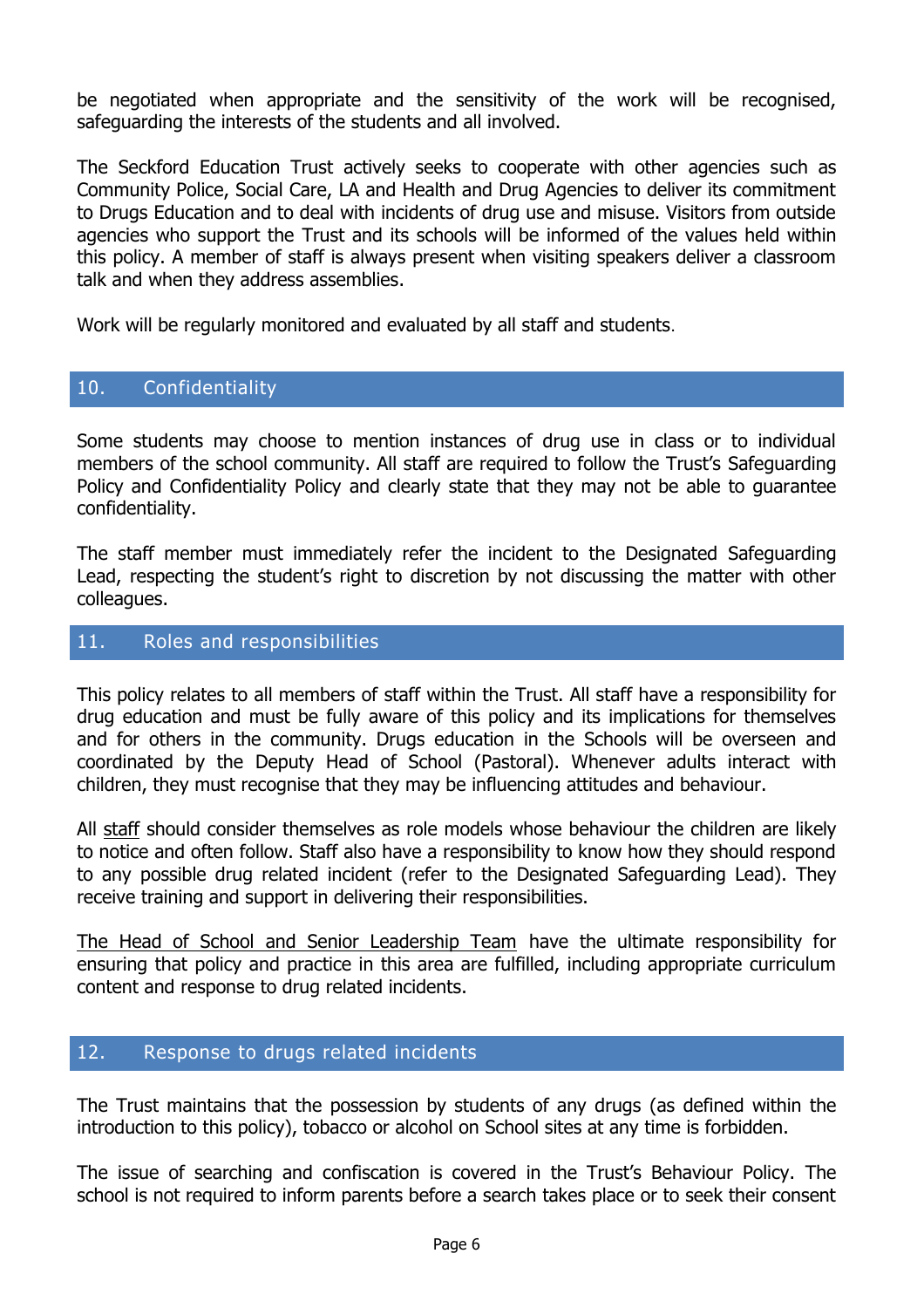to search their child. The school is not legally required to make or keep a record of a search. The School would normally inform the individual student's parents or carers where alcohol, illegal drugs or potentially harmful substances are found, though there is no legal requirement to do so.

Possession, misuse or supply of class  $A - C$  drugs on a School site or offsite during school trips or other events will normally result in permanent exclusion (with very few exceptions). A student who supplies any drugs or other solvents (whether legal or illegal, and regardless of the seriousness of the use) on School premises or on the way to and from school or otherwise in the care of the school will normally be permanently excluded for a first offence.

'Supply' includes retailing drugs on the premises, communicating with a drug dealer on behalf of another student of the school, introducing fellow students to a drug dealer, and any other instance of procuring legal or illegal drugs for him/herself or other students. 'Supply' includes supplying for money or free of charge.

Before making a decision on permanent exclusion the Head of School will ensure that a full and satisfactory investigation has been carried out. This will include support for from the SENCO and / or Teaching Assistant as required.

Parents / carers and students are informed of this policy through the school website, prospectus, PSHE lessons, pastoral activities and through assemblies.

The only medical drugs allowed on site are those for the essential use of staff or students. Epipens and asthma inhalers should remain with the prescribed individual throughout the day. A selection of staff will be trained in how to administer Epipens. Medication for use by diabetic individuals should also remain with the prescribed individual. See First Aid Policy for information on prescribed and over the counter medicines on School sites.

We will consider each situation individually and recognise that a variety of actions in response may be necessary to drug related incidents as recommended in national guidance. (such as 'Drugs: Guidance for Schools', DfES, 2004). If the situation leads to a medical emergency the school first aid procedures will be followed immediately (see First Aid Policy).

In addition to responding to any necessary medical emergency, the Head of School must be informed, and an appropriate response considered. We will refer to the DfE guidelines on responding to drug related incidents to determine the necessary response. The implications of any action we take will be carefully considered. The focus of any response will be the student not the substance and we will seek to balance the interest of the individual, other members of the school community and the wider community.

All Trust properties are non-smoking sites. All members of the Trust are expected to uphold this requirement. The Trust's Smoking Policy provides more detail. The legal age for smoking is 18. Students who are found smoking will be dealt with under the Behaviour Policy.

Teachers must all be alert to the warning signs that students may be misusing drugs, including alcohol. All staff will receive training in this area. We recognise that early